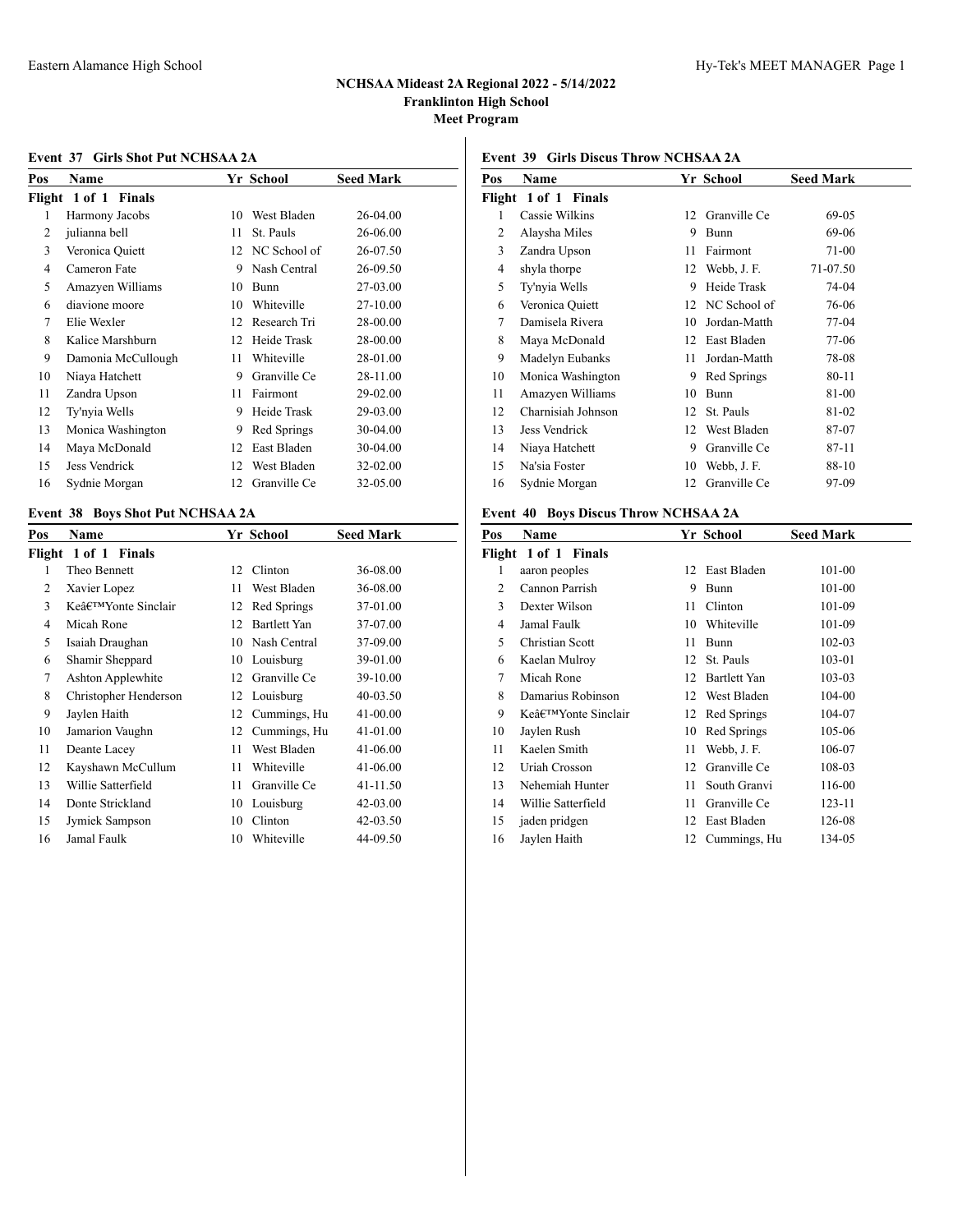## **Event 41 Girls Long Jump NCHSAA 2A**

| Pos | Name                 |    | Yr School    | Seed Mark |
|-----|----------------------|----|--------------|-----------|
|     | Flight 1 of 1 Finals |    |              |           |
| 1   | LaMeyk Black         | 12 | <b>Bunn</b>  | 14-10.25  |
| 2   | Tamia Evans          | 11 | Clinton      | 15-00.00  |
| 3   | Brianna Davis        | 11 | Fairmont     | 15-02.00  |
| 4   | Jaylah Jefferson     | 10 | South Granvi | 15-03.00  |
| 5   | Shanyla Hunter       | 11 | West Bladen  | 15-03.00  |
| 6   | Rachel Bryant        | 10 | Raleigh Char | 15-06.00  |
| 7   | Kaitlyn Adams        | 11 | Bunn         | 15-07.00  |
| 8   | Sahara Wilson        | 9  | Raleigh Char | 15-08.75  |
| 9   | Rachel Woods         | 9  | Jordan-Matth | 15-11.00  |
| 10  | Alexis Perry         | 11 | Bunn         | 15-11.00  |
| 11  | Kiera Lewis          | 10 | West Bladen  | 16-01.00  |
| 12  | Kiara Campbell       | 11 | Fairmont     | 16-03.00  |
| 13  | Gabrielle White      | 9  | Seaforth Hig | 16-06.00  |
| 14  | Taylor Jordan        | 10 | Cummings, Hu | 16-07.00  |
| 15  | Brooke Packingham    | 9  | Cummings, Hu | 17-01.50  |
| 16  | Tamesia Pinnix       | 12 | Cummings, Hu | 17-02.00  |

## **Event 42 Boys Long Jump NCHSAA 2A**

| Pos | Name                   |    | Yr School    | <b>Seed Mark</b> |
|-----|------------------------|----|--------------|------------------|
|     | Flight 1 of 1 Finals   |    |              |                  |
| 1   | Johnny Estes           | 11 | Granville Ce | 18-10.00         |
| 2   | Theophilos Setzer      | 9  | St. Pauls    | 19-02.00         |
| 3   | Ryan Johnson           | 12 | Granville Ce | 19-04.00         |
| 4   | Josiah Brown           | 12 | West Bladen  | 19-05.00         |
| 5   | Francisco Roland-Sagui | 11 | Raleigh Char | 19-06.00         |
| 6   | Jay'Von Perry          | 12 | <b>Bunn</b>  | 19-06.50         |
| 7   | Dylan Dean             | 12 | Red Springs  | 19-08.00         |
| 8   | Jared Reed             | 10 | Granville Ce | 20-00.00         |
| 9   | Latonio Morrison       | 11 | St. Pauls    | 20-01.00         |
| 10  | Messiah Barrow         | 10 | Bunn         | 20-02.00         |
| 11  | Travail Baldwin        | 12 | West Bladen  | 20-04.00         |
| 12  | Maclolm Bolden         | 11 | East Bladen  | 20-05.00         |
| 13  | battle willie          | 12 | East Bladen  | 20-10.00         |
| 14  | Khavarie Hightower     | 11 | Cummings, Hu | 21-00.00         |
| 15  | Jaqueize Williams      | 11 | Louisburg    | 21-04.00         |
| 16  | Noah Poteat            | 12 | Cummings, Hu | 22-00.00         |
|     |                        |    |              |                  |

## **Event 43 Girls Triple Jump NCHSAA 2A**

| Pos | Name                  |    | Yr School    | <b>Seed Mark</b> |
|-----|-----------------------|----|--------------|------------------|
|     | Flight 1 of 1 Finals  |    |              |                  |
| 1   | naihema leach         | 12 | East Bladen  | ND               |
| 2   | savanna howell        | 12 | East Bladen  | ND               |
| 3   | Daniela De La Sancha  | 10 | Jordan-Matth | 22-10.00         |
| 4   | <b>Trinity Meares</b> | 10 | West Bladen  | 25-06.00         |
| 5   | Hannah Park           | 12 | Raleigh Char | 26-07.50         |
| 6   | Catherine Wen         | 11 | Raleigh Char | 26-08.00         |
| 7   | Charlie Ann George    | 9  | Seaforth Hig | 26-09.00         |
| 8   | Zayla Gardner         | 10 | St. Pauls    | 28-05.00         |
| 9   | Whitney Drummond      | 12 | NC School of | 28-11.00         |
| 10  | <b>Emily Winston</b>  | 11 | Nash Central | 29-00.00         |
| 11  | Nora Stroud           | 11 | Nash Central | 29-01.00         |
| 12  | Maria Cahill          | 11 | Heide Trask  | 29-04.00         |
| 13  | Iysis Martinez        | 12 | Cummings, Hu | 32-05.50         |
| 14  | Jaylah Jefferson      | 10 | South Granvi | 35-00.00         |
| 15  | Brooke Packingham     | 9  | Cummings, Hu | 35-03.00         |
| 16  | Taylor Jordan         | 10 | Cummings, Hu | 35-03.50         |
|     |                       |    |              |                  |

# **Event 44 Boys Triple Jump NCHSAA 2A**

| Pos | Name                   |    | Yr School      | <b>Seed Mark</b> |
|-----|------------------------|----|----------------|------------------|
|     | Flight 1 of 1 Finals   |    |                |                  |
| 1   | John Roberts           | 12 | Heide Trask    | 33-09.50         |
| 2   | Joseph Declemente      | 11 | Heide Trask    | 34-00.00         |
| 3   | Josiah Brown           |    | 12 West Bladen | 34-02.00         |
| 4   | Dwight Headen          | 9  | Jordan-Matth   | 34-03.50         |
| 5   | Tyreon Graham          | 11 | East Bladen    | 34-11.00         |
| 6   | Daniel Couto           | 10 | Raleigh Char   | 35-02.00         |
| 7   | Mario Leonard          | 12 | Red Springs    | 35-06.00         |
| 8   | Byron Allen            | 12 | Fairmont       | 35-06.00         |
| 9   | Juanya Horne           | 10 | Nash Central   | 36-01.25         |
| 10  | Francisco Roland-Sagui | 11 | Raleigh Char   | 37-01.50         |
| 11  | Thomas Tre Taylor      | 12 | South Granvi   | 37-11.00         |
| 12  | battle willie          | 12 | East Bladen    | 38-00.00         |
| 13  | Latonio Morrison       | 11 | St. Pauls      | 38-10.00         |
| 14  | Jaqueize Williams      | 11 | Louisburg      | 41-01.75         |
| 15  | Xavier Williams        | 12 | Bunn           | 41-09.00         |
| 16  | Noah Poteat            | 12 | Cummings, Hu   | 44-04.50         |
|     |                        |    |                |                  |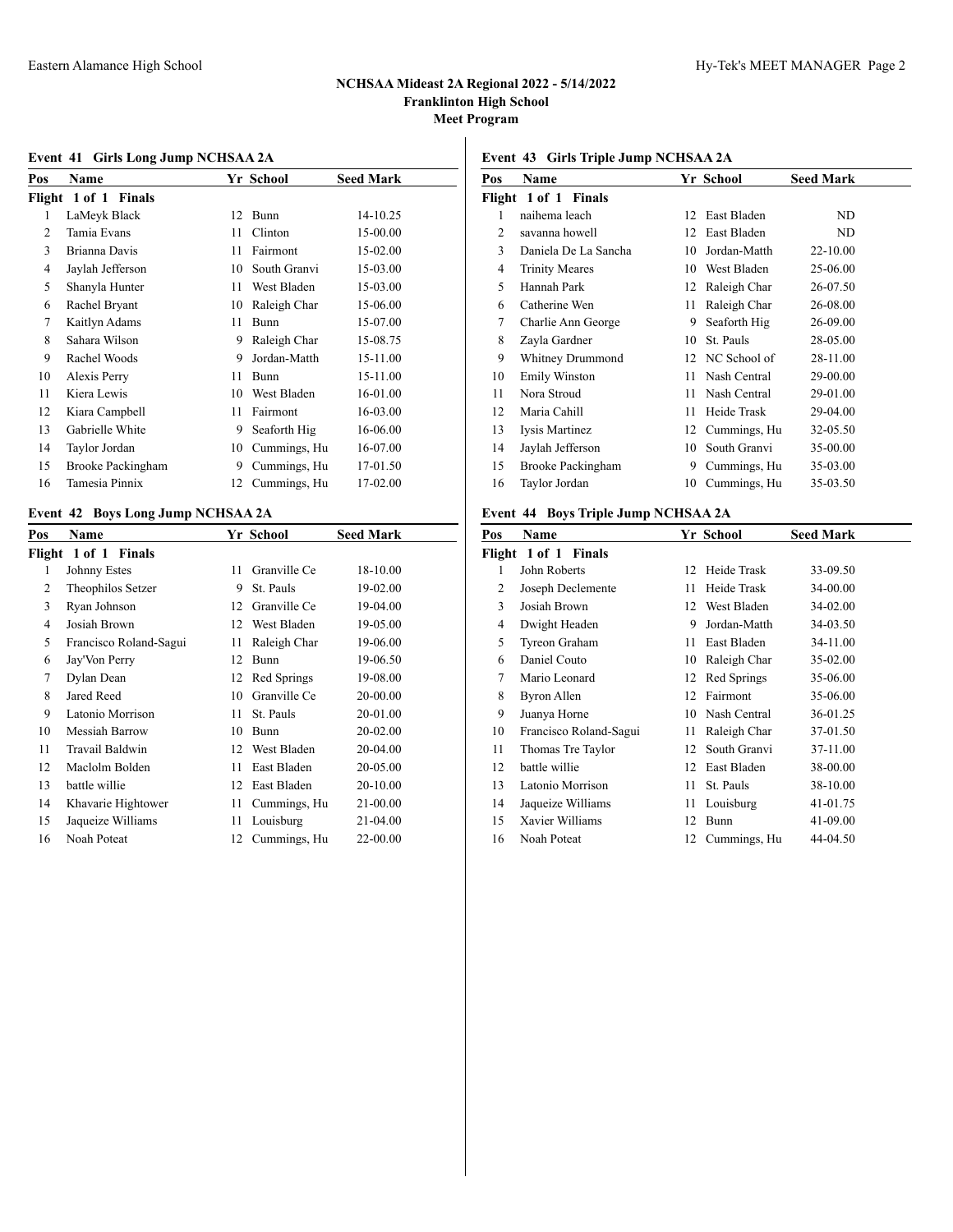## **Event 45 Girls High Jump NCHSAA 2A**

| Name                 |    |              | <b>Seed Mark</b> |
|----------------------|----|--------------|------------------|
| Flight 1 of 1 Finals |    |              |                  |
| Charley Lemons       | 10 | Jordan-Matth | 4-00.00          |
| Alicia Lawson        | 11 | West Bladen  | 4-00.00          |
| <b>Trinity Lewis</b> | 12 | West Bladen  | 4-02.00          |
| Adashia Staten       | 10 | Nash Central | 4-02.00          |
| Akilah Anderson      | 9  | Raleigh Char | 4-04.00          |
| Landry Pyland        | 9  | Seaforth Hig | 4-04.00          |
| Maria Cahill         | 11 | Heide Trask  | 4-04.00          |
| Kelsey Morris        | 9  | Jordan-Matth | 4-04.00          |
| Reagan Smith         | 10 | Jordan-Matth | 4-04.00          |
| Jaylah Jefferson     | 10 | South Granvi | 4-05.00          |
| Serenity Harvey      | 9  | Whiteville   | 4-08.00          |
| jaiden morrison      | 10 | St. Pauls    | $4 - 10.00$      |
| Hope Morgan          | 10 | St. Pauls    | $5 - 00.00$      |
| Teonna Hall          | 11 | Whiteville   | $5 - 00.00$      |
| Keagan Osika         | 12 | Bunn         | 5-01.00          |
|                      |    |              | Yr School        |

## **Event 46 Boys High Jump NCHSAA 2A**

| Pos | Name                 |    | Yr School    | <b>Seed Mark</b> |
|-----|----------------------|----|--------------|------------------|
|     | Flight 1 of 1 Finals |    |              |                  |
| 1   | battle willie        | 12 | East Bladen  | 5-06.00          |
| 2   | James Thorpe         | 9  | Granville Ce | 5-06.00          |
| 3   | jamarcus smith       | 11 | St. Pauls    | 5-06.00          |
| 4   | Noah Hall            | 9  | West Bladen  | 5-06.00          |
| 5   | Dominique Whitehead  | 11 | Nash Central | 5-06.00          |
| 6   | Javonta Matthews     | 12 | West Bladen  | 5-08.00          |
| 7   | Travail Baldwin      | 12 | West Bladen  | 5-08.00          |
| 8   | Yontee Dobson        | 10 | East Bladen  | 5-08.00          |
| 9   | Greyson Richardson   | 11 | Nash Central | 5-08.00          |
| 10  | Jay'Von Perry        | 12 | Bunn         | $5 - 10.00$      |
| 11  | Matthew Sidney       | 10 | Bartlett Yan | 5-10.00          |
| 12  | Jaylen Neal          | 10 | Bartlett Yan | $5 - 10.00$      |
| 13  | ikeem hunt           | 12 | Webb, J. F.  | 5-10.00          |
| 14  | <b>Marcus Portis</b> | 11 | Louisburg    | $6 - 00.00$      |
| 15  | Jared Reed           | 10 | Granville Ce | $6 - 00.00$      |
| 16  | Tymar Kearney        | 10 | Louisburg    | $6 - 02.00$      |

### **Event 47 Girls Pole Vault NCHSAA 2A**

| Pos | <b>Name</b>          | Yr School       | <b>Seed Mark</b> |
|-----|----------------------|-----------------|------------------|
|     | Flight 1 of 1 Finals |                 |                  |
|     | Claire Morgan        | 9 Seaforth Hig  | 7-03.00          |
|     | <b>Emily Winston</b> | 11 Nash Central | 7-06.00          |
|     | Nora Stroud          | 11 Nash Central | 7-06.00          |
|     |                      |                 |                  |

#### **Event 48 Boys Pole Vault NCHSAA 2A**

| Pos | Name                 |    | Yr School       | <b>Seed Mark</b> |  |  |  |
|-----|----------------------|----|-----------------|------------------|--|--|--|
|     | Flight 1 of 1 Finals |    |                 |                  |  |  |  |
|     | Chris Scanlon        |    | 10 Seaforth Hig | 6-06.00          |  |  |  |
|     | Ethan House          | 9. | Seaforth Hig    | $6 - 06.00$      |  |  |  |
|     | Nathan Smith         | 9  | Seaforth Hig    | $6 - 09.00$      |  |  |  |
|     | Jaedon Norwood       |    | 10 Nash Central | 7-06.00          |  |  |  |
|     | Colin Johnson        |    | 12 Nash Central | 14-03.00         |  |  |  |
|     |                      |    |                 |                  |  |  |  |

# **Event 49 Girls 4x800 Meter Relay NCHSAA 2A**

| Lane           | Team                  | Relay | <b>Seed Time</b> |  |
|----------------|-----------------------|-------|------------------|--|
|                | Section 1 of 1 Finals |       |                  |  |
| 1              | NC School of          | А     | 11:16.02         |  |
| $\mathfrak{D}$ | Franklin Aca          | А     | 11:45.92         |  |
| 3              | Raleigh Char          | А     | 12:44.49         |  |
| 4              | Jordan-Matth          | А     | 12:50.87         |  |
| 5              | Seaforth Hig          | А     | 13:12.72         |  |
| 6              | Heide Trask           | А     | 13:28.04         |  |
| 7              | Nash Central          | А     | 13:43.24         |  |
| 8              | St. Pauls             | А     | 14:07.60         |  |
| 9              | Whiteville            | А     | 14:35.00         |  |
| 10             | East Bladen           | А     | 15:00.00         |  |

### **Event 50 Boys 4x800 Meter Relay NCHSAA 2A**

| Lane           | <b>Team</b>                  | Relay | <b>Seed Time</b> |
|----------------|------------------------------|-------|------------------|
|                | <b>Section 1 of 1 Finals</b> |       |                  |
| 1              | Nash Central                 | А     | 8:56.00          |
| $\mathfrak{D}$ | Research Tri                 | А     | 8:58.41          |
| 3              | Franklin Aca                 | А     | 9:01.16          |
| 4              | Seaforth Hig                 | А     | 9:02.18          |
| 5              | East Bladen                  | А     | 9:09.00          |
| 6              | Granville Ce                 | А     | 9:10.14          |
| 7              | Heide Trask                  | А     | 9:14.17          |
| 8              | Whiteville                   | А     | 9:21.59          |
| 9              | <b>Clinton</b>               | А     | 9:32.00          |
| 10             | Jordan-Matth                 | А     | 9:37.94          |
| 11             | NC School of                 | А     | 9:48.76          |
| 12             | St. Pauls                    | А     | 10:17.00         |
| 13             | Raleigh Char                 | А     | 10:27.15         |
| 14             | Bartlett Yan                 | А     | 11:39.45         |
|                |                              |       |                  |

### **Event 51 Girls 100 Meter Hurdles NCHSAA 2A**

| Lane | <b>Name</b>        |    | Yr School    | <b>Seed Time</b> |
|------|--------------------|----|--------------|------------------|
| Heat | 1 of 2 Prelims     |    |              |                  |
| 1    | rubianna estradar  | 12 | St. Pauls    | 19.44            |
| 2    | laila smith        | 12 | East Bladen  | 19.24            |
| 3    | Arriana White      | 11 | Granville Ce | 18.60            |
| 4    | Brooke Packingham  | 9  | Cummings, Hu | 16.68            |
| 5    | Iysis Martinez     | 12 | Cummings, Hu | 17.06            |
| 6    | Juliette VanOlinda | 9  | Seaforth Hig | 18.74            |
| 7    | Ariana Harris      | 9  | Jordan-Matth | 19.37            |
| 8    | Abbie Lehman       | 9  | Seaforth Hig | 19.44            |
| Heat | 2 of 2 Prelims     |    |              |                  |
| 1    | Kiera Lewis        | 10 | West Bladen  | 19.44            |
| 2    | Rachel Bryant      | 10 | Raleigh Char | 18.90            |
| 3    | Zuzanna Mikolajec  | 9  | Seaforth Hig | 17.64            |
| 4    | Tamesia Pinnix     | 12 | Cummings, Hu | 14.32            |
| 5    | Trinity VanEyken   | 10 | West Bladen  | 17.54            |
| 6    | LaMeyk Black       | 12 | Bunn         | 18.78            |
| 7    | Azilliyah McDonald | 11 | West Bladen  | 19.44            |
| 8    | Ameera Badjan      | 9  | Franklin Aca | 19.47            |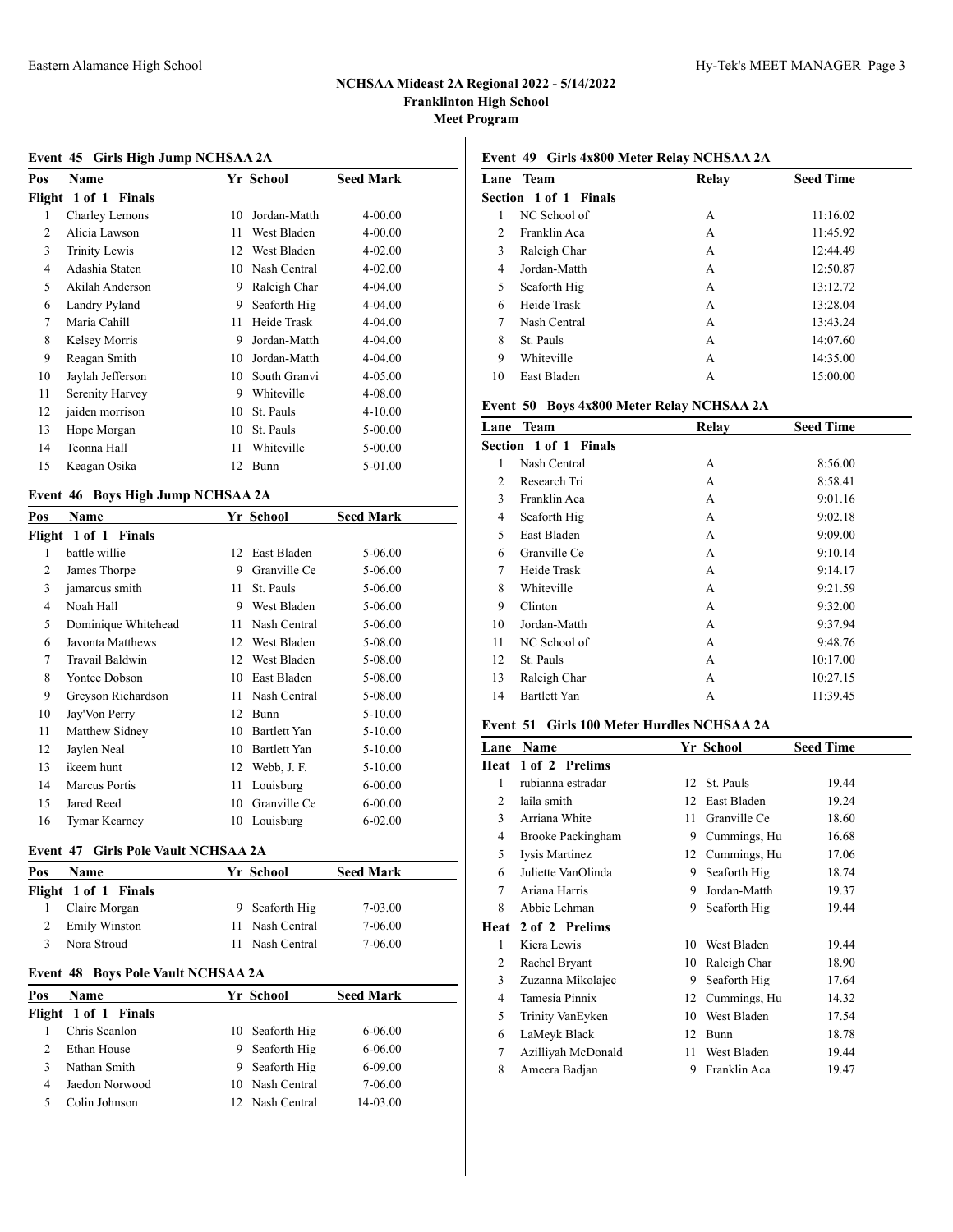## **Event 52 Boys 110 Meter Hurdles NCHSAA 2A**

| Lane        | Name                      |    | Yr School           | <b>Seed Time</b> |
|-------------|---------------------------|----|---------------------|------------------|
| <b>Heat</b> | 1 of 2 Prelims            |    |                     |                  |
| 1           | Jayden Cole               | 9  | Franklin Aca        | 19.13            |
| 2           | RyanA Mcneil              | 9  | Clinton             | 18.54            |
| 3           | <b>Tyzarion Arrington</b> | 9  | Nash Central        | 17.60            |
| 4           | Christian Gore            | 12 | Cummings, Hu        | 14.74            |
| 5           | Josiah Brown              | 12 | West Bladen         | 16.44            |
| 6           | Jason Young               | 12 | Research Tri        | 17.68            |
| 7           | jalen kinard              | 10 | St. Pauls           | 18.74            |
| 8           | Yontee Dobson             | 10 | East Bladen         | 19.14            |
| Heat        | 2 of 2 Prelims            |    |                     |                  |
| 1           | Deyon McDonald            | 10 | West Bladen         | 18.94            |
| 2           | Tyreon Graham             | 11 | East Bladen         | 18.34            |
| 3           | Zorion Ferreira           | 11 | Research Tri        | 17.01            |
| 4           | Dylantae James            | 12 | Cummings, Hu        | 14.54            |
| 5           | Jaden Kilbrew             | 12 | <b>Bartlett Yan</b> | 16.74            |
| 6           | Juanya Horne              | 10 | Nash Central        | 17.74            |
| 7           | Jaedon Norwood            | 10 | Nash Central        | 18.74            |
| 8           | Emir Vargas               | 10 | Jordan-Matth        | 19.16            |

## **Event 53 Girls 100 Meter Dash NCHSAA 2A**

| Lane           | Name             |    | Yr School    | <b>Seed Time</b> |
|----------------|------------------|----|--------------|------------------|
| Heat           | 1 of 2 Prelims   |    |              |                  |
| 1              | Kayla Silver     | 9  | Nash Central | 13.44            |
| 2              | Jamia Arrington  | 9  | Nash Central | 13.24            |
| 3              | Maniyah Jones    | 12 | Nash Central | 13.04            |
| 4              | Keagan Osika     | 12 | <b>Bunn</b>  | 12.74            |
| 5              | Alayah Flowers   | 9  | South Granvi | 12.77            |
| 6              | Serenity Harvey  | 9  | Whiteville   | 13.04            |
| 7              | Shanyla Hunter   | 11 | West Bladen  | 13.34            |
| 8              | Demiyon Hawkins  | 9  | Louisburg    | 13.44            |
| Heat           | 2 of 2 Prelims   |    |              |                  |
| 1              | Akeelah Ayers    | 10 | Granville Ce | 13.41            |
| $\overline{c}$ | Tania Brandon    | 11 | South Granvi | 13.17            |
| 3              | Elise Talford    | 11 | Research Tri | 12.97            |
| 4              | Kiara Campbell   | 11 | Fairmont     | 12.74            |
| 5              | Sahara Wilson    | 9  | Raleigh Char | 12.81            |
| 6              | Malana Mclean    | 9  | Seaforth Hig | 13.07            |
| 7              | Serenity Jordan  | 10 | South Granvi | 13.34            |
| 8              | Trinity VanEyken | 10 | West Bladen  | 13.64            |
|                |                  |    |              |                  |

# **Event 54 Boys 100 Meter Dash NCHSAA 2A**

| Lane | <b>Name</b>            |    | Yr School    | <b>Seed Time</b> |
|------|------------------------|----|--------------|------------------|
| Heat | 1 of 2 Prelims         |    |              |                  |
| 1    | Wayne Wilkins          | 11 | Roanoke Rapi | 11.34            |
| 2    | <b>Tydrick Stewart</b> | 11 | West Bladen  | 11.24            |
| 3    | Isaiah Finkley         | 10 | Nash Central | 11.14            |
| 4    | Martey Gunter          | 12 | St. Pauls    | 10.84            |
| 5    | Mason Evans            | 12 | NC School of | 10.84            |
| 6    | Khavarie Hightower     | 11 | Cummings, Hu | 11.14            |
| 7    | Timothy McLean         | 12 | East Bladen  | 11.24            |
| 8    | Kemarion Baldwin       | 11 | St. Pauls    | 11.34            |
| Heat | 2 of 2 Prelims         |    |              |                  |
| 1    | Christopher Stevenson  | 11 | Fairmont     | 11.34            |
| 2    | Johnny Estes           | 11 | Granville Ce | 11.22            |
| 3    | <b>Eddrick James</b>   | 12 | St. Pauls    | 10.94            |
| 4    | Jonathan Paylor        | 10 | Cummings, Hu | 10.70            |
| 5    | Javaris Jones          | 10 | Nash Central | 10.94            |
| 6    | <b>Bramond McRae</b>   | 10 | Cummings, Hu | 11.14            |
| 7    | Maurice McCalla        | 11 | Franklin Aca | 11.28            |
|      |                        |    |              |                  |

## **Event 55 Girls 4x200 Meter Relay NCHSAA 2A**

| Lane           | Team                  | Relay | <b>Seed Time</b> |
|----------------|-----------------------|-------|------------------|
|                | Section 1 of 2 Finals |       |                  |
| 1              | Clinton               | А     | 2:12.40          |
| 2              | Raleigh Char          | А     | 2:10.06          |
| 3              | West Bladen           | А     | 2:03.70          |
| 4              | Whiteville            | A     | 1:59.63          |
| 5              | Bunn                  | А     | 2:02.00          |
| 6              | Research Tri          | А     | 2:05.72          |
| 7              | NC School of          | А     | 2:10.73          |
|                | Section 2 of 2 Finals |       |                  |
| 1              | Jordan-Matth          | А     | 1:59.50          |
| $\mathfrak{D}$ | <b>Bartlett Yan</b>   | А     | 1:57.70          |
| 3              | Nash Central          | А     | 1:54.13          |
| 4              | South Granvi          | A     | 1:50.08          |
| 5              | East Bladen           | А     | 1:53.90          |
| 6              | Webb, J. F.           | А     | 1:57.56          |
| 7              | St. Pauls             | А     | 1:58.00          |
| 8              | Seaforth Hig          | А     | 1:59.60          |

### **Event 56 Boys 4x200 Meter Relay NCHSAA 2A**

| Lane | Team                  | Relay | <b>Seed Time</b> |
|------|-----------------------|-------|------------------|
|      | Section 1 of 2 Finals |       |                  |
|      | Research Tri          | А     | 1:39.95          |
| 2    | Webb, J. F.           | A     | 1:39.75          |
| 3    | Whiteville            | А     | 1:38.00          |
| 4    | Bartlett Yan          | А     | 1:36.34          |
| 5    | Louisburg             | А     | 1:37.74          |
| 6    | Jordan-Matth          | A     | 1:39.25          |
| 7    | Raleigh Char          | А     | 1:39.95          |
| 8    | Seaforth Hig          | А     | 1:40.10          |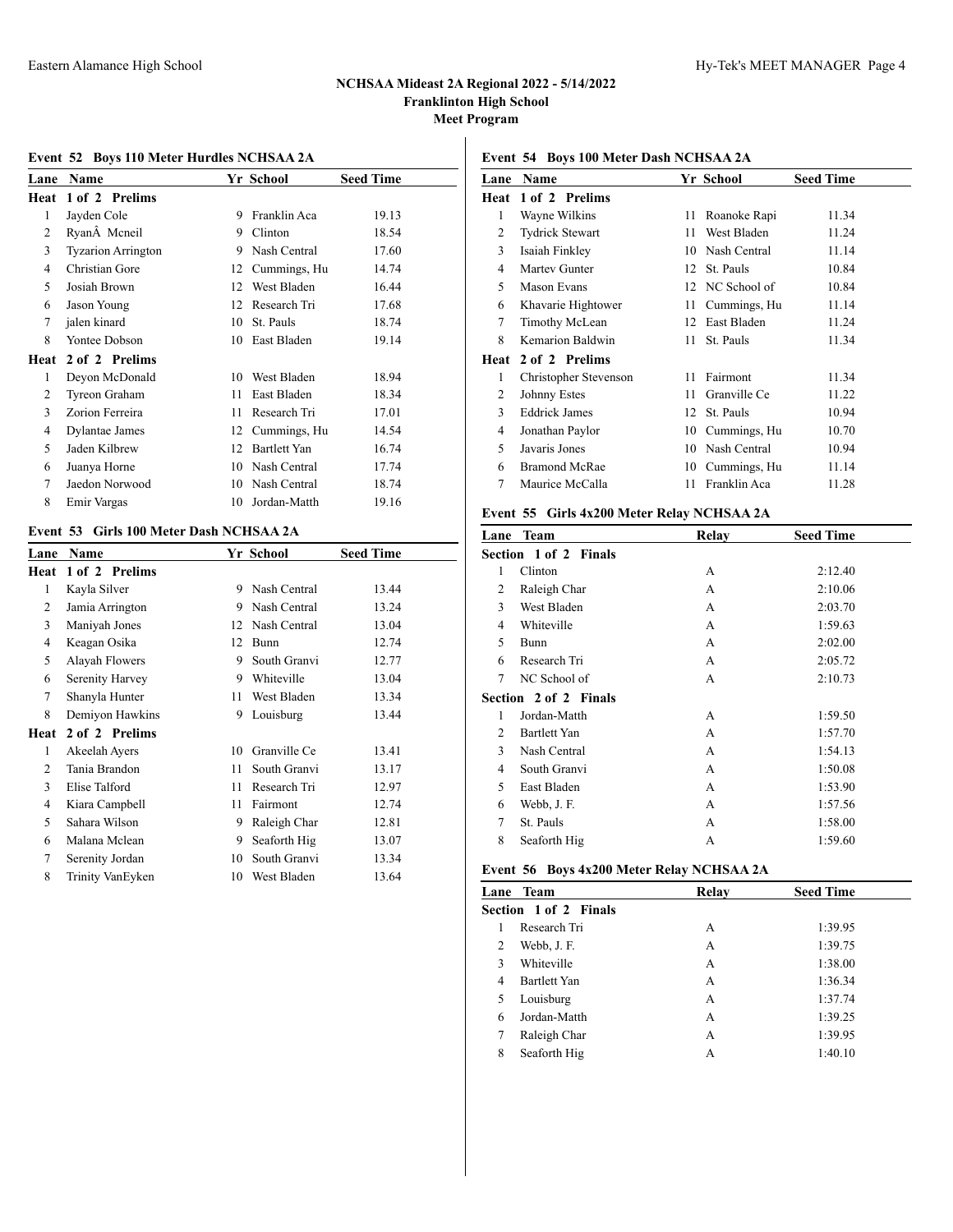### Section 2 of 2 Finals...(Event 56 Boys 4x200 Meter Relay NCHSAA 2<sup>1</sup>

|   | Granville Ce | А | 1:35.77 |
|---|--------------|---|---------|
| 2 | Cummings, Hu | А | 1:33.77 |
| 3 | West Bladen  | A | 1:33.10 |
| 4 | St. Pauls    | A | 1:31.60 |
| 5 | Red Springs  | A | 1:32.60 |
| 6 | Nash Central | А | 1:33.25 |
|   | East Bladen  | А | 1:34.60 |
| 8 | NC School of | А | 1:36.08 |

#### **Event 57 Girls 1600 Meter Run NCHSAA 2A**

| Lane | Name                  |    | Yr School    | <b>Seed Time</b> |
|------|-----------------------|----|--------------|------------------|
|      | Section 1 of 1 Finals |    |              |                  |
| 1    | <b>Emily Myers</b>    | 10 | Franklin Aca | 5:00.00          |
| 2    | Caitlyn Elliott       | 11 | NC School of | 5:39.13          |
| 3    | Savannah Medlin       | 9  | Roanoke Rapi | 5:53.44          |
| 4    | Meara Kane            | 12 | NC School of | 5:57.25          |
| 5    | Lynda Rios            | 11 | NC School of | 5:59.88          |
| 6    | Alison McKeithan      | 10 | Research Tri | 6:03.95          |
| 7    | Kara Baird            | 9  | Roanoke Rapi | 6:12.38          |
| 8    | Ainsley Heath         | 11 | Heide Trask  | 6:14.30          |
| 9    | Jayden Hoffman        | 9  | Heide Trask  | 6:24.00          |
| 10   | Katie Johnson         | 9  | Seaforth Hig | 6:30.90          |
| 11   | Jasmine Basilio       | 12 | Jordan-Matth | 6:39.37          |
| 12   | Kierstin Orr          | 10 | Franklin Aca | 6:42.63          |
| 13   | Hope Lee              | 10 | Nash Central | 6:43.00          |
| 14   | Angela Fabian         | 12 | Webb, J. F.  | 7:02.32          |
| 15   | Catherine Wen         | 11 | Raleigh Char | 7:08.25          |
| 16   | jillian hatch         | 11 | Whiteville   | 7:30.00          |

### **Event 58 Boys 1600 Meter Run NCHSAA 2A**

| Lane | Name                  |    | Yr School       | <b>Seed Time</b> |
|------|-----------------------|----|-----------------|------------------|
|      | Section 1 of 1 Finals |    |                 |                  |
| 1    | Jack Anstrom          | 9  | Seaforth Hig    | 4:27.99          |
| 2    | Lane Prochaska        | 12 | Granville Ce    | 4:30.75          |
| 3    | Andrew Parker         | 11 | NC School of    | 4:31.00          |
| 4    | Liam Johnston         | 12 | Research Tri    | 4:41.18          |
| 5    | Derek Morales         | 11 | Granville Ce    | 4:55.54          |
| 6    | Will Cuicchi          | 9  | Seaforth Hig    | 4:56.47          |
| 7    | Aaron Brown           | 10 | Nash Central    | 4:58.00          |
| 8    | Jeremiah Jones        | 9  | Nash Central    | 4:59.13          |
| 9    | Cristian Ortiz        | 10 | Clinton         | 5:01.00          |
| 10   | Keegan Haraldson      | 12 | West Bladen     | 5:03.00          |
| 11   | Levi Wexler           | 9  | Research Tri    | 5:07.00          |
| 12   | John Roberts          | 12 | Heide Trask     | 5:07.90          |
| 13   | Gabe Sawyer           | 11 | Franklin Aca    | 5:08.71          |
| 14   | Michael Fiumara       | 12 | Franklin Aca    | 5:08.75          |
| 15   | Henry McFall          | 9  | Seaforth Hig    | 5:09.30          |
| 16   | Oliver Rupp           |    | 12 NC School of | 5:09.54          |

### **Event 59 Girls 4x100 Meter Relay NCHSAA 2A**

| Lane           | Team                         | Relay | <b>Seed Time</b> |
|----------------|------------------------------|-------|------------------|
|                | <b>Section 1 of 2 Finals</b> |       |                  |
| 1              | Clinton                      | А     | 58.34            |
| $\overline{c}$ | Webb, J. F.                  | A     | 56.24            |
| 3              | Seaforth Hig                 | A     | 55.50            |
| 4              | Nash Central                 | A     | 54.53            |
| 5              | Research Tri                 | A     | 54.74            |
| 6              | Bartlett Yan                 | A     | 55.54            |
| 7              | Granville Ce                 | A     | 56.58            |
| 8              | Louisburg                    | А     | 58.95            |
|                | <b>Section 2 of 2 Finals</b> |       |                  |
| 1              | West Bladen                  | A     | 54.14            |
| 2              | Bunn                         | А     | 53.68            |
| 3              | Jordan-Matth                 | A     | 52.90            |
| 4              | South Granvi                 | A     | 51.39            |
| 5              | Fairmont                     | A     | 52.24            |
| 6              | St. Pauls                    | А     | 53.64            |
| 7              | East Bladen                  | А     | 53.74            |
| 8              | Whiteville                   | А     | 54.36            |
|                |                              |       |                  |

## **Event 60 Boys 4x100 Meter Relay NCHSAA 2A**

|   | Lane Team                    | Relay | <b>Seed Time</b> |
|---|------------------------------|-------|------------------|
|   | <b>Section 1 of 2 Finals</b> |       |                  |
| 1 | Seaforth Hig                 | A     | 48.14            |
| 2 | Clinton                      | A     | 47.44            |
| 3 | Bartlett Yan                 | A     | 46.79            |
| 4 | Whiteville                   | A     | 46.42            |
| 5 | South Granvi                 | A     | 46.45            |
| 6 | Jordan-Matth                 | A     | 47.37            |
| 7 | Webb, J. F.                  | A     | 48.04            |
| 8 | NC School of                 | A     | 49.22            |
|   | <b>Section 2 of 2 Finals</b> |       |                  |
| 1 | Granville Ce                 | A     | 45.38            |
| 2 | Bunn                         | A     | 44.85            |
| 3 | Nash Central                 | А     | 44.46            |
| 4 | St. Pauls                    | A     | 44.14            |
| 5 | Cummings, Hu                 | A     | 44.34            |
| 6 | East Bladen                  | A     | 44.84            |
| 7 | West Bladen                  | A     | 45.24            |
| 8 | Louisburg                    | А     | 46.03            |
|   |                              |       |                  |

# **Event 61 Girls 400 Meter Dash NCHSAA 2A**

|   | Lane Name             |     | Yr School           | <b>Seed Time</b> |
|---|-----------------------|-----|---------------------|------------------|
|   | Section 1 of 2 Finals |     |                     |                  |
| 1 | Cassidy Deshazo       | 10. | Jordan-Matth        | 1:11.08          |
| 2 | Kayla Lewis           |     | 10 Nash Central     | 1:10.23          |
| 3 | Ellie Gold            |     | 12 NC School of     | 1:10.00          |
| 4 | Janaa caldwell        | 11. | St. Pauls           | 1:09.04          |
| 5 | Willow Nixon          |     | 12 Heide Trask      | 1:09.65          |
| 6 | Jada Stephens         | 10  | <b>Bartlett Yan</b> | 1:10.06          |
| 7 | Azilliyah McDonald    | 11  | West Bladen         | 1:10.94          |
| 8 | Alexandra Herrera     |     | <b>Bartlett Yan</b> | 1:11.23          |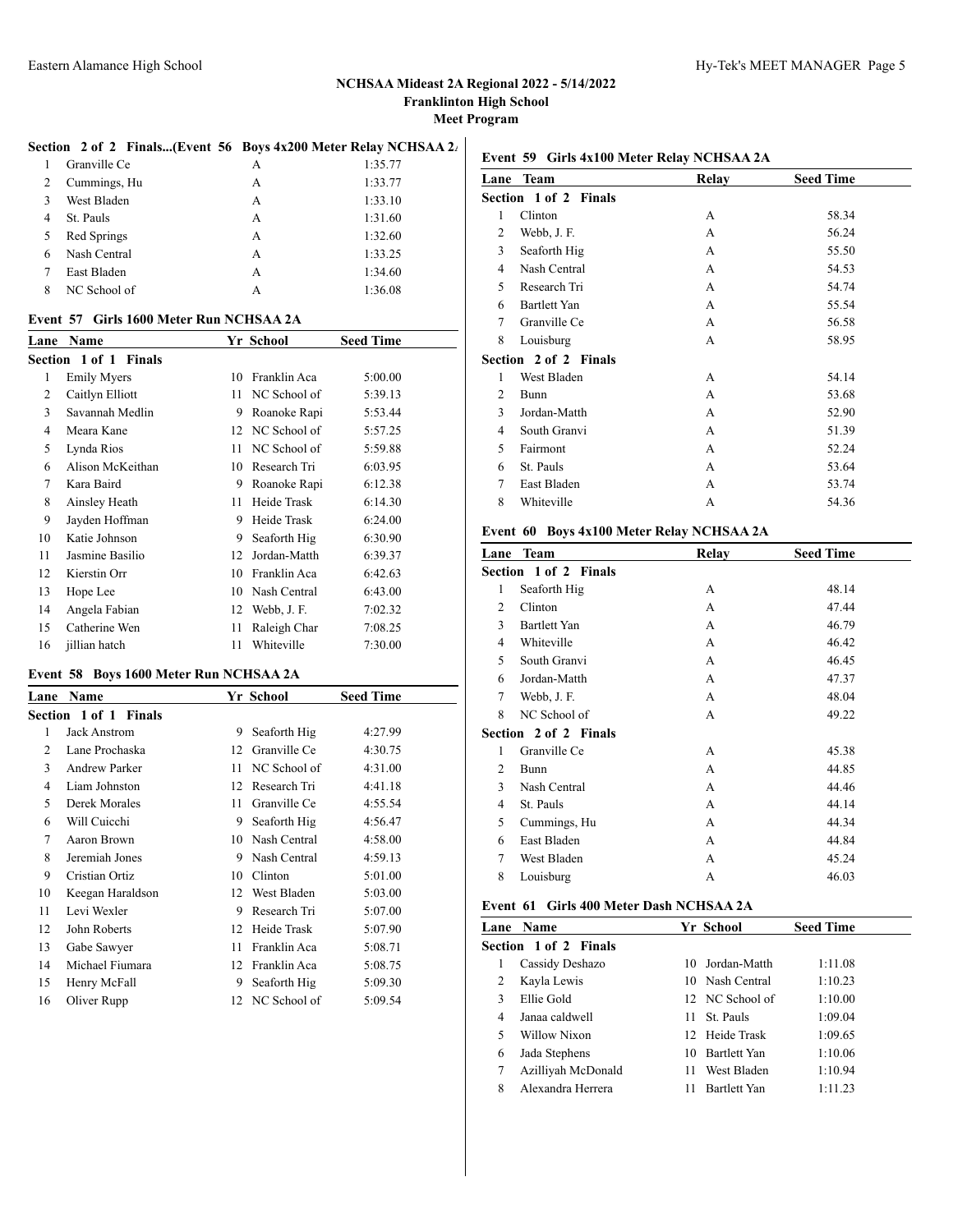### **Section 2 of 2 Finals...(Event 61 Girls 400 Meter Dash NCHSAA 2A)**

| 1                           | Zoe Lyons       |     | 9 Nash Central | 1:08.07 |
|-----------------------------|-----------------|-----|----------------|---------|
| $\mathcal{D}_{\mathcal{L}}$ | Gabrielle White | 9   | Seaforth Hig   | 1:05.77 |
| $\mathbf{3}$                | Mia Bess        | 11. | South Granvi   | 1:04.42 |
| 4                           | Elise Talford   | 11  | Research Tri   | 1:02.30 |
| $\sim$                      | Rachel Woods    |     | 9 Jordan-Matth | 1:03.82 |
| 6                           | Brianna Davis   | 11  | Fairmont       | 1:05.52 |
| 7                           | Kiara Campbell  | 11  | Fairmont       | 1:06.04 |
| 8                           | Hope Morgan     | 10  | St. Pauls      | 1:08.84 |

#### **Event 62 Boys 400 Meter Dash NCHSAA 2A**

| Lane | Name                  |    | Yr School    | <b>Seed Time</b> |
|------|-----------------------|----|--------------|------------------|
|      | Section 1 of 2 Finals |    |              |                  |
| 1    | Jaden Lancaster       | 10 | Bartlett Yan | 54.94            |
| 2    | johnny alvarado       | 9  | East Bladen  | 54.64            |
| 3    | Seth Yon              | 10 | Research Tri | 54.52            |
| 4    | Dylan Dean            | 12 | Red Springs  | 54.44            |
| 5    | TyQuaun Jones         | 10 | Nash Central | 54.45            |
| 6    | Owen Lewis            | 11 | Research Tri | 54.58            |
| 7    | Walker Spell          | 10 | Clinton      | 54.64            |
| 8    | <b>Traevon White</b>  | 11 | South Granvi | 54.95            |
|      | Section 2 of 2 Finals |    |              |                  |
| 1    | Jase Wilkerson        | 9  | Nash Central | 53.70            |
| 2    | Xavier Williams       | 12 | Bunn         | 53.34            |
| 3    | Davon Fate            | 11 | Nash Central | 52.05            |
| 4    | Jonathan Paylor       | 10 | Cummings, Hu | 49.53            |
| 5    | Mason Evans           | 12 | NC School of | 50.30            |
| 6    | Martey Gunter         | 12 | St. Pauls    | 52.34            |
| 7    | <b>Blaine Pope</b>    | 10 | East Bladen  | 53.44            |
| 8    | Theophilos Setzer     | 9  | St. Pauls    | 53.84            |

## **Event 63 Girls 300 Meter Hurdles NCHSAA 2A**

| Lane | Name                  |    | Yr School       | <b>Seed Time</b> |
|------|-----------------------|----|-----------------|------------------|
|      | Section 1 of 2 Finals |    |                 |                  |
| 1    | Akilah Anderson       | 9  | Raleigh Char    | 58.10            |
| 2    | Arriana White         | 11 | Granville Ce    | 56.40            |
| 3    | laila smith           | 12 | East Bladen     | 54.94            |
| 4    | Juliette VanOlinda    | 9  | Seaforth Hig    | 54.64            |
| 5    | Kaitlyn Adams         | 11 | Bunn            | 54.80            |
| 6    | Kamora Coleman        | 11 | Bunn            | 55.89            |
| 7    | Kalynn Coleman        | 11 | Bunn            | 56.44            |
| 8    | Gabrielle Inman       | 9  | Whiteville      | 59.03            |
|      | Section 2 of 2 Finals |    |                 |                  |
| 1    | Trinity VanEyken      | 10 | West Bladen     | 52.74            |
| 2    | Tamesia Pinnix        | 12 | Cummings, Hu    | 51.14            |
| 3    | Brianna Davis         | 11 | Fairmont        | 49.94            |
| 4    | Taylor Jordan         | 10 | Cummings, Hu    | 48.56            |
| 5    | Brooke Packingham     | 9  | Cummings, Hu    | 49.28            |
| 6    | Sahara Wilson         | 9  | Raleigh Char    | 50.45            |
| 7    | Rachel Bryant         | 10 | Raleigh Char    | 51.65            |
| 8    | Kerrington Barksdale  |    | 12 NC School of | 54.64            |

# **Event 64 Boys 300 Meter Hurdles NCHSAA 2A**

| Lane | <b>Name</b>                  |    | Yr School           | <b>Seed Time</b> |
|------|------------------------------|----|---------------------|------------------|
|      | <b>Section 1 of 2 Finals</b> |    |                     |                  |
| 1    | Juanya Horne                 | 10 | Nash Central        | 47.20            |
| 2    | Jason Young                  |    | 12 Research Tri     | 46.52            |
| 3    | <b>Tyzarion Arrington</b>    | 9  | Nash Central        | 45.74            |
| 4    | Quintell McNeill             | 10 | St. Pauls           | 45.24            |
| 5    | Jalen Kee                    | 11 | NC School of        | 45.57            |
| 6    | Jaedon Norwood               | 10 | Nash Central        | 46.37            |
| 7    | jalen kinard                 | 10 | St. Pauls           | 46.94            |
| 8    | Ryan Mcneil                  | 9  | Clinton             | 47.24            |
|      | Section 2 of 2 Finals        |    |                     |                  |
| 1    | Josiah Brown                 |    | 12 West Bladen      | 42.84            |
| 2    | Jaden Kilbrew                | 12 | <b>Bartlett Yan</b> | 42.54            |
| 3    | Dylantae James               |    | 12 Cummings, Hu     | 41.34            |
| 4    | Christian Gore               | 12 | Cummings, Hu        | 39.64            |
| 5    | Noah Poteat                  | 12 | Cummings, Hu        | 40.74            |
| 6    | Jeremiah Eddie               | 12 | Louisburg           | 42.28            |
| 7    | Zorion Ferreira              | 11 | Research Tri        | 42.61            |
| 8    | Emir Vargas                  | 10 | Jordan-Matth        | 44.94            |
|      |                              |    |                     |                  |

# **Event 65 Girls 800 Meter Run NCHSAA 2A**

| <b>Name</b>          |                              |              | <b>Seed Time</b>          |
|----------------------|------------------------------|--------------|---------------------------|
|                      |                              |              |                           |
| <b>Emily Myers</b>   | 10                           | Franklin Aca | 2:25.34                   |
| Caitlyn Elliott      | 11                           | NC School of | 2:28.38                   |
| Ainsley Heath        | 11                           | Heide Trask  | 2:37.10                   |
| <b>Rachel Bowers</b> | 12                           | Research Tri | 2:39.05                   |
| Savannah Medlin      | 9                            | Roanoke Rapi | 2:44.68                   |
| Ellie Gold           | 12                           |              | 2:50.61                   |
| Jessica Parroquin    | 10                           | Jordan-Matth | 2:53.53                   |
| Kayla Lewis          | 10                           | Nash Central | 2:54.90                   |
| Claire Morgan        | 9                            | Seaforth Hig | 2:56.80                   |
| Kierstin Orr         | 10                           | Franklin Aca | 2:59.20                   |
| Jasmine Basilio      | 12                           | Jordan-Matth | 3:00.26                   |
| Hope Lee             | 10                           | Nash Central | 3:01.90                   |
| Lily McFall          | 9                            | Seaforth Hig | 3:02.80                   |
| Kiran Kessler        | 9                            | Raleigh Char | 3:03.90                   |
| Angela Fabian        | 12                           | Webb, J.F.   | 3:04.41                   |
| Catherine Wen        | 11                           | Raleigh Char | 3:06.18                   |
|                      | <b>Section 1 of 1 Finals</b> |              | Yr School<br>NC School of |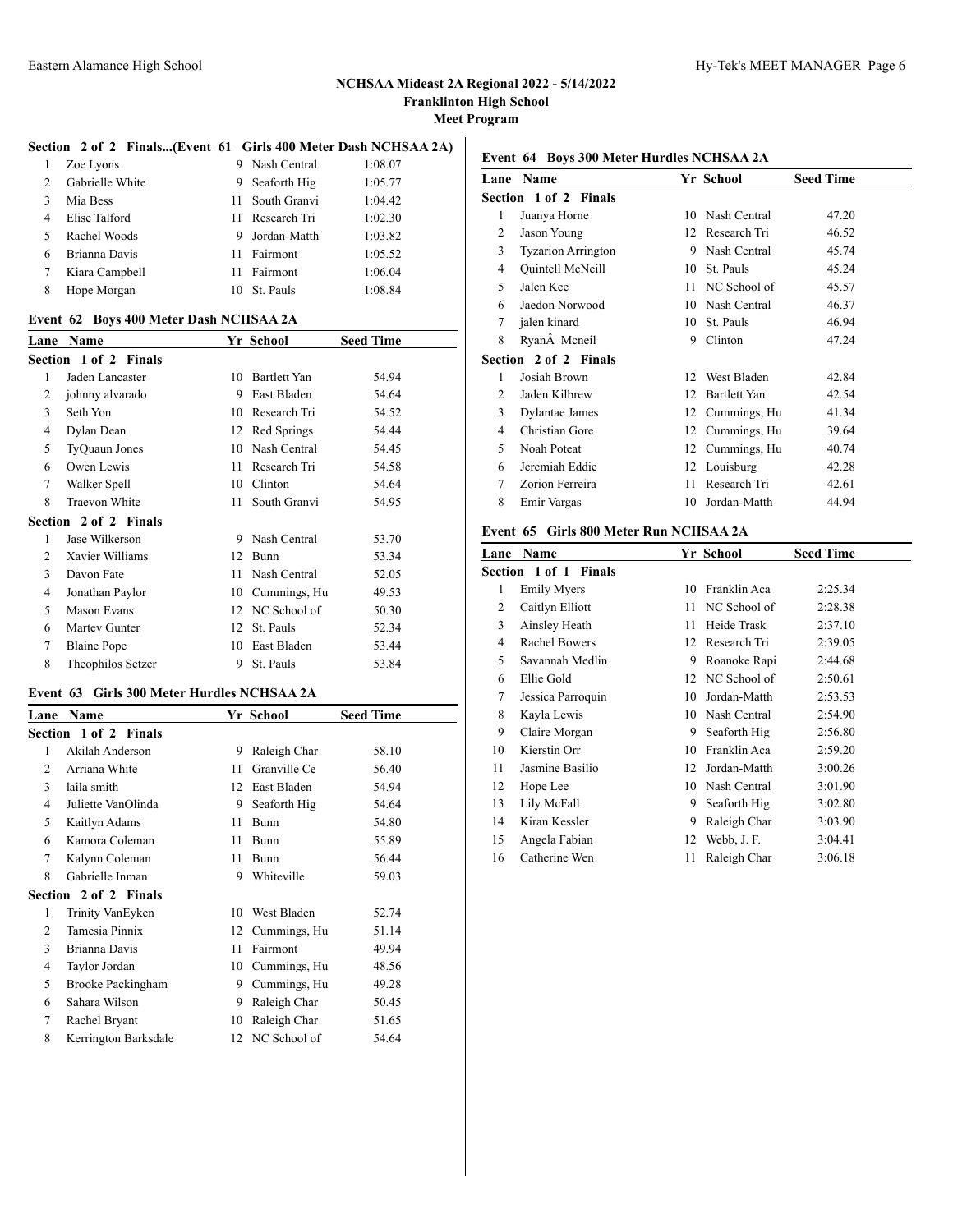## **Event 66 Boys 800 Meter Run NCHSAA 2A**

|    | <b>Lane Name</b>      |    | Yr School       | <b>Seed Time</b> |
|----|-----------------------|----|-----------------|------------------|
|    | Section 1 of 1 Finals |    |                 |                  |
| 1  | Lane Prochaska        | 12 | Granville Ce    | 2:02.20          |
| 2  | Liam Johnston         | 12 | Research Tri    | 2:02.52          |
| 3  | Colby Orr             | 12 | Franklin Aca    | 2:03.69          |
| 4  | Derek Morales         | 11 | Granville Ce    | 2:10.01          |
| 5  | Jeremiah Jones        | 9  | Nash Central    | 2:11.20          |
| 6  | Will Cuicchi          | 9  | Seaforth Hig    | 2:11.80          |
| 7  | Keegan Haraldson      | 12 | West Bladen     | 2:13.00          |
| 8  | johnny avarado        | 12 | East Bladen     | 2:14.00          |
| 9  | Devin Newby           | 11 | Nash Central    | 2:14.11          |
| 10 | Grady Smith           | 9  | Franklin Aca    | 2:14.86          |
| 11 | Aidan Quigley         | 12 | Research Tri    | 2:15.00          |
| 12 | John Roberts          | 12 | Heide Trask     | 2:15.32          |
| 13 | Walker Spell          | 10 | Clinton         | 2:15.60          |
| 14 | James Thorpe          | 9  | Granville Ce    | 2:16.09          |
| 15 | Seth Brazil           | 9  | Franklin Aca    | 2:16.70          |
| 16 | Aaron Brown           |    | 10 Nash Central | 2:17.21          |

### **Event 67 Girls 200 Meter Dash NCHSAA 2A**

| <b>Name</b>                  |    |              | <b>Seed Time</b> |
|------------------------------|----|--------------|------------------|
| <b>Section 1 of 2 Finals</b> |    |              |                  |
| jaiden morrison              | 10 | St. Pauls    | 28.14            |
| Jamia Arrington              | 9  | Nash Central | 28.04            |
| Marshay Hodge                | 10 | Bartlett Yan | 27.94            |
| Serenity Harvey              | 9  | Whiteville   | 27.74            |
| Sahara Wilson                | 9  | Raleigh Char | 27.78            |
| Rachel Bryant                | 10 | Raleigh Char | 27.99            |
| Keyasia Gillespie            | 12 | Whiteville   | 28.14            |
| laila smith                  | 12 | East Bladen  | 28.24            |
| <b>Section 2 of 2 Finals</b> |    |              |                  |
| Gabrielle White              | 9  | Seaforth Hig | 27.54            |
| Maniyah Jones                | 12 | Nash Central | 27.34            |
| Kiara Campbell               | 11 | Fairmont     | 26.74            |
| Alayah Flowers               | 9  | South Granvi | 25.64            |
| Keagan Osika                 | 12 | <b>Bunn</b>  | 25.84            |
| Elise Talford                | 11 | Research Tri | 27.13            |
| Brianna Davis                | 11 | Fairmont     | 27.54            |
| Serenity Jordan              | 10 | South Granvi | 27.58            |
|                              |    |              | Yr School        |

### **Event 68 Boys 200 Meter Dash NCHSAA 2A**

|   | <b>Lane</b> Name             |     | Yr School       | <b>Seed Time</b> |
|---|------------------------------|-----|-----------------|------------------|
|   | <b>Section 1 of 2 Finals</b> |     |                 |                  |
|   | Jalen Kee                    |     | 11 NC School of | 23.62            |
| 3 | Johnny Estes                 |     | 11 Granville Ce | 23.44            |
| 4 | Wayne Wilkins                |     | 11 Roanoke Rapi | 23.24            |
|   | Maurice McCalla              |     | 11 Franklin Aca | 23.33            |
| 6 | <b>Traevon White</b>         | 11. | South Granvi    | 23.53            |
|   | <b>Trent Harrington</b>      |     | 10 Granville Ce | 23.65            |
|   |                              |     |                 |                  |

### **Section 2 of 2 Finals**

|               | Maclolm Bolden         | 11 East Bladen  | 23.14 |
|---------------|------------------------|-----------------|-------|
| $\mathcal{D}$ | Martey Gunter          | 12 St. Pauls    | 22.64 |
| 3             | Javaris Jones          | 10 Nash Central | 22.34 |
| 4             | Jonathan Paylor        | 10 Cummings, Hu | 21.64 |
| 5             | Mason Evans            | 12 NC School of | 22.08 |
| 6             | Christian Gore         | 12 Cummings, Hu | 22.34 |
|               | Jaylen Neal            | 10 Bartlett Yan | 23.04 |
| 8             | <b>Tydrick Stewart</b> | West Bladen     | 23.24 |

### **Event 69 Girls 3200 Meter Run NCHSAA 2A**

|              | <b>Lane Name</b>      |     | Yr School       | <b>Seed Time</b> |
|--------------|-----------------------|-----|-----------------|------------------|
|              | Section 1 of 1 Finals |     |                 |                  |
|              | Meara Kane            |     | 12 NC School of | 11:58.02         |
| 2            | Ayana Patel           | 9   | Franklin Aca    | 13:30.65         |
| $\mathbf{3}$ | Marlee Arnold         |     | 12 NC School of | 13:43.00         |
| 4            | Harriet Jackson       |     | 12 Raleigh Char | 14:02.00         |
| 5            | Hope Lee              |     | 10 Nash Central | 16:47.33         |
| 6            | Mollie Sasser         |     | 12 Heide Trask  | 18:14.00         |
| 7            | Woodlynne Pierre      | 12. | Clinton         | 18:19.00         |
| 8            | Lessly Martinez       | 11  | Heide Trask     | 18:20.00         |
| 9            | Shree Bhagalia        | 10  | Whiteville      | 23:26.44         |
| 10           | Caroline Parker       | 10  | Whiteville      | 23:47.38         |

### **Event 70 Boys 3200 Meter Run NCHSAA 2A**

| Lane           | <b>Name</b>           |                 | Yr School    | <b>Seed Time</b> |
|----------------|-----------------------|-----------------|--------------|------------------|
|                | Section 1 of 1 Finals |                 |              |                  |
| 1              | Andrew Parker         | 11.             | NC School of | 9:37.84          |
| $\mathfrak{D}$ | Jack Anstrom          | 9               | Seaforth Hig | 10:05.07         |
| 3              | Lane Prochaska        | 12 <sub>1</sub> | Granville Ce | 10:08.26         |
| 4              | Roland Leslie         | 9               | Franklin Aca | 10:36.09         |
| 5              | Peyton Matthis        | 11              | Clinton      | 10:48.00         |
| 6              | Jalen Wilson          | 12              | West Bladen  | 10:54.00         |
| 7              | Samuel HernA;ndez     | 11              | St. Pauls    | 11:03.00         |
| 8              | Michael Fiumara       | 12              | Franklin Aca | 11:05.56         |
| 9              | Gabe Sawyer           | 11              | Franklin Aca | 11:08.21         |
| 10             | Jeremiah Jones        | 9               | Nash Central | 11:12.30         |
| 11             | Will Cuicchi          | 9               | Seaforth Hig | 11:24.50         |
| 12             | Oliver Rupp           | 12              | NC School of | 11:26.31         |
| 13             | Aaron Brown           | 10              | Nash Central | 11:33.80         |
| 14             | Derek Lopez           | 9               | Heide Trask  | 11:59.00         |
| 15             | Yahir Sanchez         | 9               | Heide Trask  | 12:05.00         |
| 16             | Jacob Knuth           | 11              | East Bladen  | 12:16.00         |
|                |                       |                 |              |                  |

## **Event 71 Girls 4x400 Meter Relay NCHSAA 2A**

| Lane Team             | Relay | <b>Seed Time</b> |  |
|-----------------------|-------|------------------|--|
| Section 1 of 2 Finals |       |                  |  |
| West Bladen<br>2      | A     | 5:40.00          |  |
| 3<br><b>Bunn</b>      | A     | 5:15.02          |  |
| Research Tri<br>4     | А     | 4:58.14          |  |
| Whiteville<br>5       | A     | 5:03.50          |  |
| Raleigh Char<br>6     | А     | 5:17.06          |  |
| St. Pauls             | А     | 6:15.00          |  |
|                       |       |                  |  |